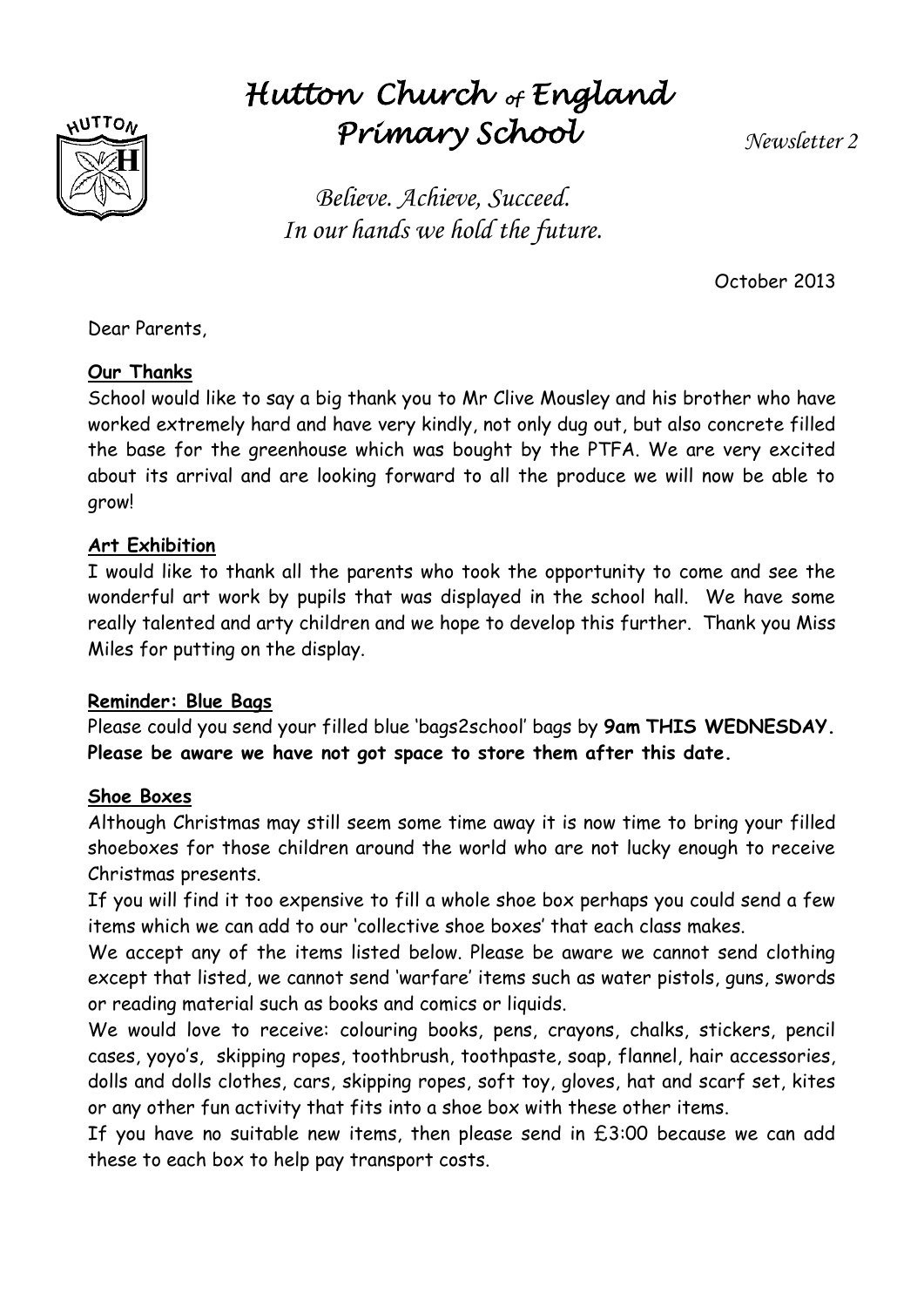## **Applying for A Reception Class Place**

Anyone with young children who were born between 1 September 2009 and 31 August 2010 need to apply for their school place by midnight on 15 January 2014. The offer date will be 16 April 2014. You can apply online or contact North Somerset for a paper form. If you know if anyone with children of this age, please ensure you have alerted them to these dates. Parents with siblings at school still need to apply for a place at Hutton for September 2014. A place is not guaranteed even if there is an elder sibling already at Hutton, you still need to apply on time.

#### **Applying for a secondary place.**

There is also a closing date for applications for transfer to Secondary School of 31 October 2013. Once again applications can be made on line or by paper. In both cases if you don't make an application your child will be allocated a place by the Council's Admissions Department.

#### **Parents' Evening**

Parents' Evening is this Tuesday 22nd (5 pm – 8 pm) and Wednesday 23rd (3.30pm – 6.30 pm) please take this opportunity to have a chat with your child's teacher. If you haven't signed up already the sheets are in the foyer. There are also slots available to see myself or Mrs Howe (Deputy Head and SENCO) and Mrs Sandy Skyrme (Guitar teacher).

#### **Reading Meeting**

Several parents joined us at our meeting about supporting your child in learning to read. If you were unable to make the date it will be re-run on Thursday  $7^{th}$  November at 1:00pm (just after the reception parents school lunch).

#### **Maths Meeting**

There will also be a Maths meeting that evening at 6:15pm for parents of all year groups where the staff will be going through the way we teach the 4 rules of number. If you are scared of, or dislike maths, this is the course for you to ensure your children don't grow up with the same fears!

## **Reception Parents Questionnaire**

A questionnaire was sent out to Reception parents to see what they thought about their experience starting at Hutton. If you haven't returned the questionnaire please do so as this helps us to see where we can improve your experience. Your opinions are valued and are a great help.

#### **Photographs**

Can I remind parents that individual pictures are being taken again by Colorfoto on the 5<sup>th</sup> November. If your child has younger siblings not at Hutton that you would like included please bring them all along at 8.30 am. For brothers and sisters at school we arrange for group and individual photos to be taken during the course of the morning.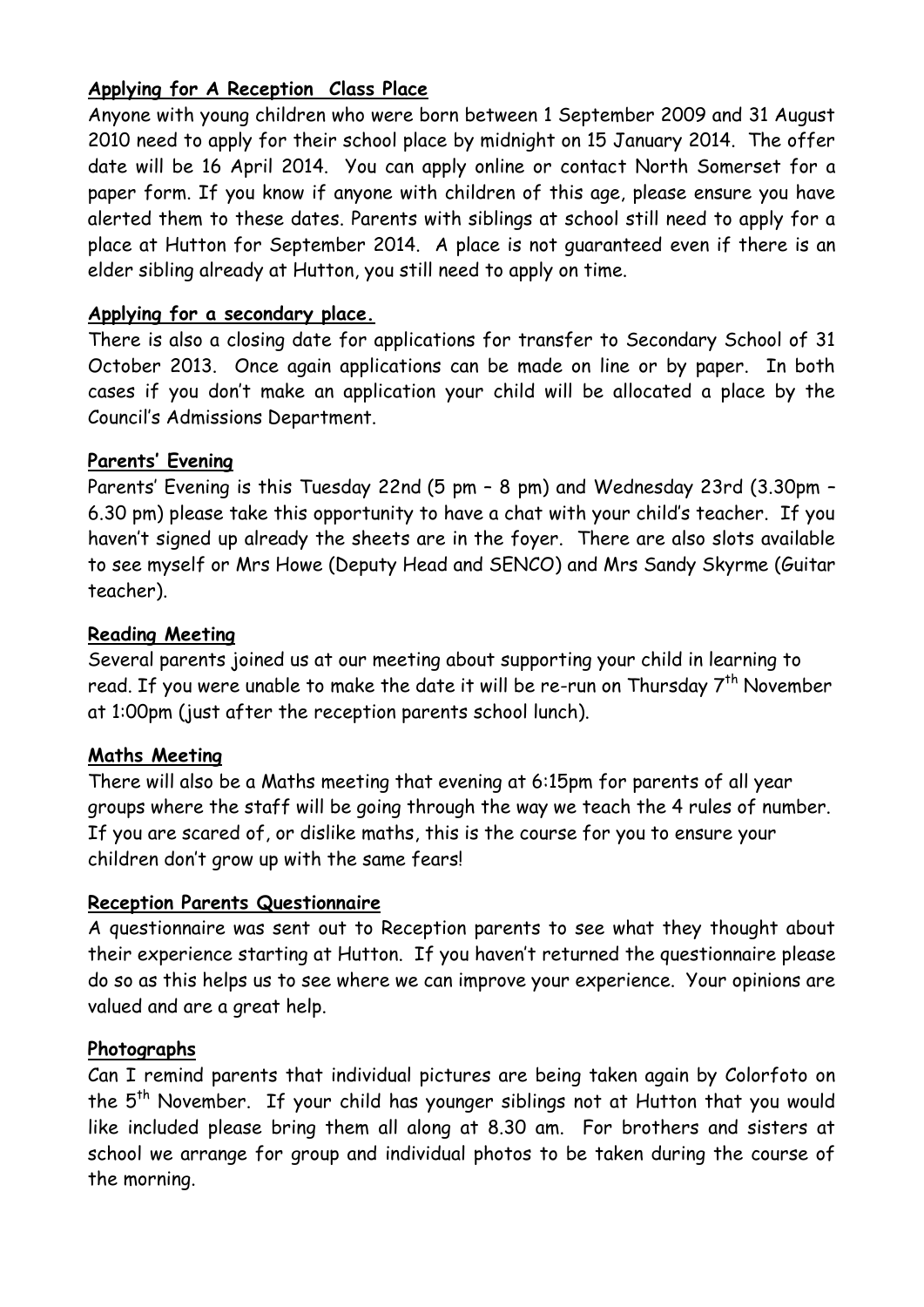## **After School Clubs**

We have put on a wide variety of clubs for different age groups but we have had a very slow uptake from pupils!

Ofsted do take account of how actively the pupils participate in school events.

As the majority of the clubs are currently free why are your children not participating? If we are not offering the courses your child is interested in, please let us know what they are interested in taking part in.

|             | Before School         | After School                                   |
|-------------|-----------------------|------------------------------------------------|
|             | $8:15 - 8:45$         | $3:20 - 4:30$                                  |
| M           |                       | Street Dance Y3-Y6                             |
|             |                       | Football Y3-Y6                                 |
| T           | Orchestra KS2         | Hockey Y3/4                                    |
|             |                       | Netball Y3-6                                   |
| W           |                       | *Zumbatomic (Family Zumba - come along         |
|             |                       | with your child!)                              |
|             |                       | Cycling Y3-Y6 (they will need to bring a bike) |
| $\mathsf T$ | Recorders Y3-Y6       | Singing YR/1/2                                 |
|             | (children will need a | Art Y3-6                                       |
|             | recorder)             | Sewing Y3-Y6                                   |
|             |                       | *Gym KS1 4-5pm, KS2 5:15 -6:15pm               |
| F           | Country Dancing       | Timbrels (tambourines) Y1-Y6                   |
|             | $Y2-Y6$               | Philosophy Y5/6                                |
|             |                       | Tennis Y1-Y6                                   |

\* Starred clubs will have a cost charge as they are run by outside companies. Board games/ choir/gardening clubs will occur at lunchtimes.

## **Wisewoods**

I attach a letter from Wisewoods who have half term outdoor activities for children. This will get them away from the computers and TV and out into the open learning some new and useful skills. I am sure members of Nature Club would be interested in this and could well bring back some ideas for next term!

## **Fair Trade**

We have been working with our Fair Trade links and Mr and Mrs Holdaway will be at school for parents evening on 23<sup>rd</sup> October with their Fair Trade Stall. There will be tea/coffee/biscuits for sale as well as gifts and ideas for Christmas. Please support them and bring your purses with you!

## **Some date reminders**

Monday 4<sup>th</sup> Nov: INSET day-school shut Tuesday 5<sup>th</sup> Nov: Photographs